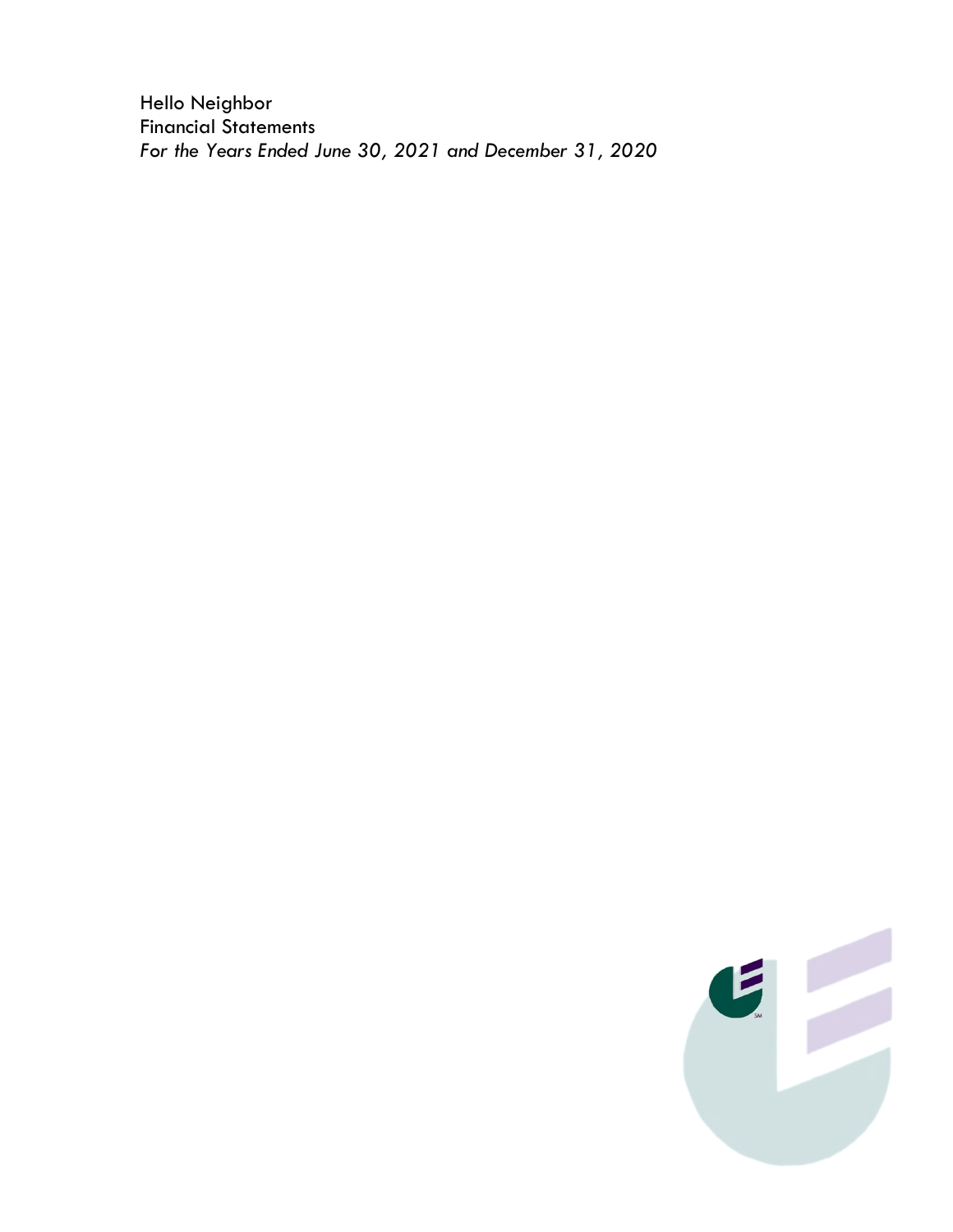# **Hello Neighbor Table of Contents** For the Years Ended June 30, 2021 and December 31, 2020

|                             | PAGE |
|-----------------------------|------|
|                             |      |
| <b>FINANCIAL STATEMENTS</b> |      |
|                             |      |
|                             |      |
|                             |      |
|                             |      |
|                             |      |

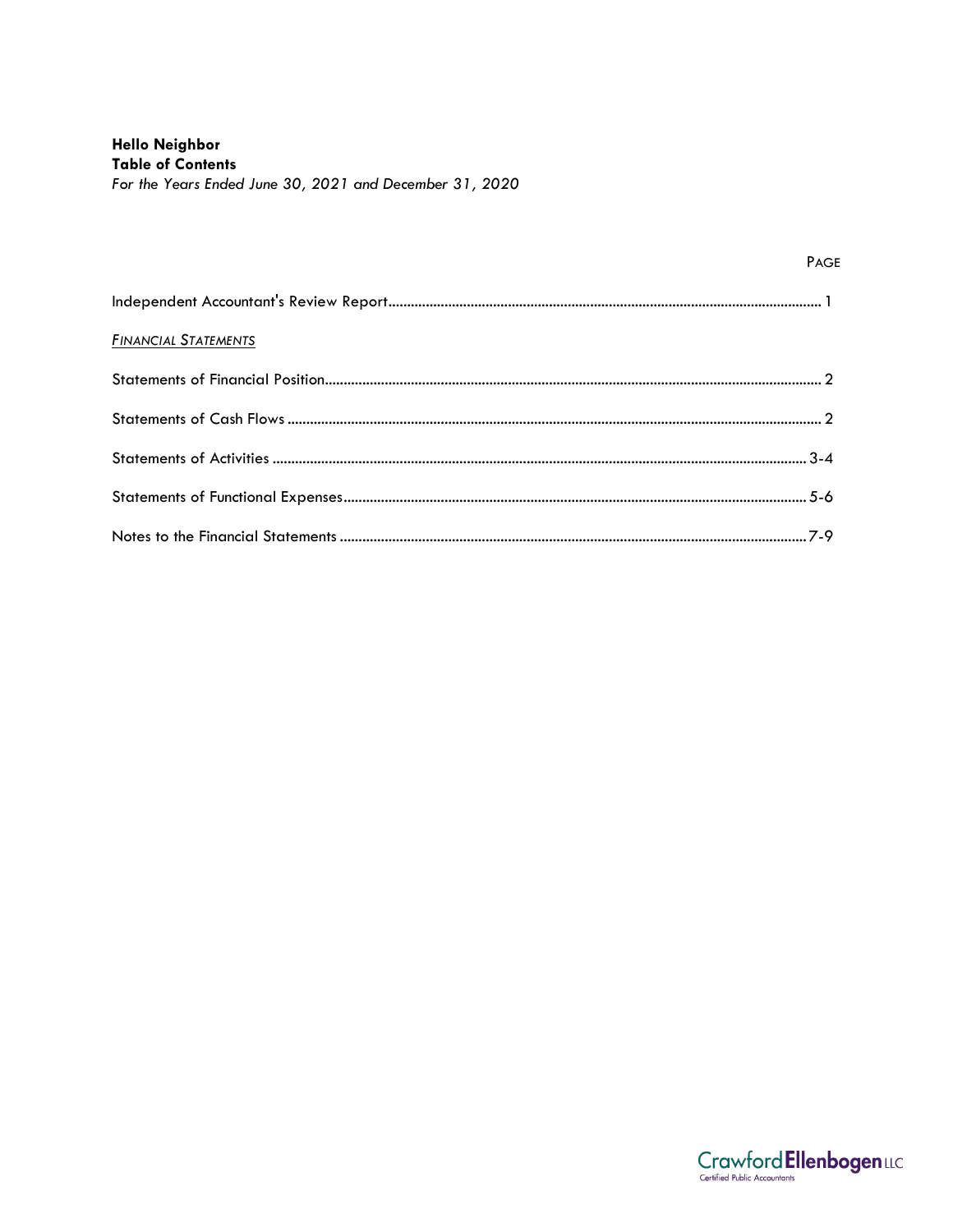

#### **INDEPENDENT ACCOUNTANT'S REVIEW REPORT**

**To the Board of Directors Hello Neighbor** Pittsburgh, PA

We have reviewed the accompanying financial statements of Hello Neighbor (a nonprofit organization), which comprise the statement of financial position as of June 30, 2021 and December 31, 2020, and the related statements of activities, functional expenses, and cash flows for the years then ended, and the related notes to the financial statements. A review includes primarily applying analytical procedures to management's financial data and making inquiries of entity management. A review is substantially less in scope than an audit, the objective of which is the expression of an opinion regarding the financial statements as a whole. Accordingly, we do not express such an opinion.

#### **Management's Responsibility for the Financial Statements**

Management is responsible for the preparation and fair presentation of these financial statements in accordance with accounting principles generally accepted in the United States of America; this includes the design, implementation, and maintenance of internal control relevant to the preparation and fair presentation of financial statements that are free from material misstatement whether due to fraud or error.

#### **Accountant's Responsibility**

Our responsibility is to conduct the review engagement in accordance with Statements on Standards for Accounting and Review Services promulgated by the Accounting and Review Services Committee of the AICPA. Those standards require us to perform procedures to obtain limited assurance as a basis for reporting whether we are aware of any material modifications that should be made to the financial statements for them to be in accordance with accounting principles generally accepted in the United States of America. We believe that the results of our procedures provide a reasonable basis for our conclusion.

#### **Accountant's Conclusion**

Based on our review, we are not aware of any material modifications that should be made to the accompanying financial statements in order for them to be in accordance with accounting principles generally accepted in the United States of America.

Merboxer LLC

Pittsburgh, PA May 5, 2022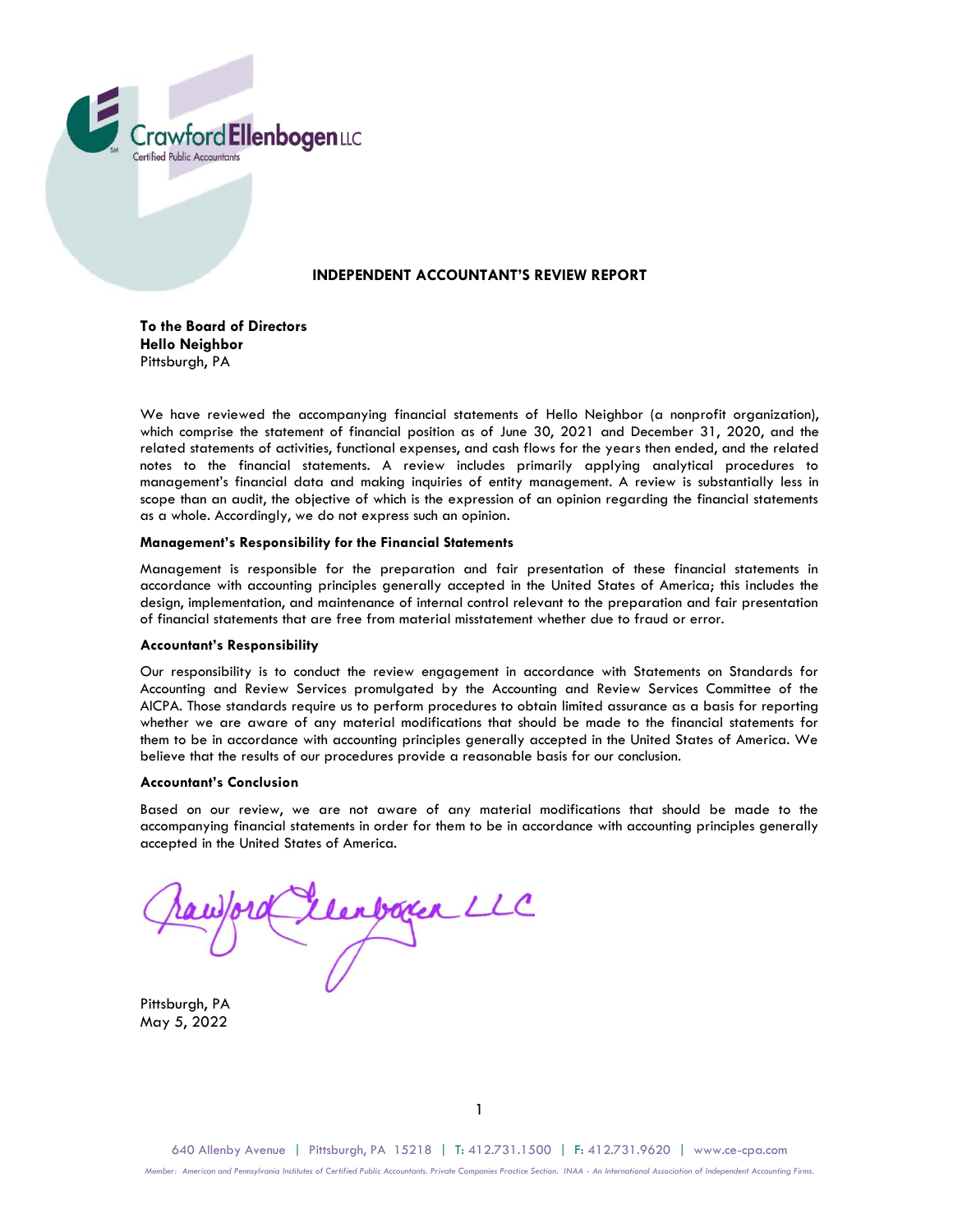# **Hello Neighbor Statement of Financial Position Statement of Cash Flows**

*As of June 30, 2021 and December 31, 2020*

|                                   | 2021          |    | 2020    |                                               | 2021       |
|-----------------------------------|---------------|----|---------|-----------------------------------------------|------------|
| <b>ASSETS</b>                     |               |    |         | <b>CASH FLOWS</b>                             |            |
| <b>Current Assets:</b>            |               |    |         | <b>From Operating Activities</b>              |            |
| Cash                              | \$<br>778,809 |    | 837,026 |                                               |            |
| <b>Accounts Receivable</b>        | 12,255        |    | 19,050  | \$<br>Change in Net Assets                    | 85,014     |
| <b>Grants Receivable</b>          | 38,195        |    | 4,000   |                                               |            |
| <b>Prepaid Expenses</b>           | 1,030         |    | 1,030   | Adjustments to reconcile change in Net Assets |            |
| Security Deposit                  | 2,500         |    | 2,500   | to net cash provided by operating activities: |            |
| <b>Total Current Assets</b>       | 832,789       |    | 863,606 | Depreciation                                  | 422        |
|                                   |               |    |         | [Increase] Decrease in Assets:                |            |
| <b>Non-Current Assets:</b>        |               |    |         | <b>Accounts Receivable</b>                    | 6,795      |
| Property & Equipment              | 5,904         |    |         | Loan to Officer                               |            |
| <b>Accumulated Depreciation</b>   | $[422]$       |    |         | <b>Grants Receivable</b>                      | [34, 195]  |
| <b>Total Non-Current Assets</b>   | 5,482         |    |         | <b>Prepaid Expenses</b>                       |            |
|                                   |               |    |         | Security Deposit                              |            |
| <b>TOTAL ASSETS</b>               | \$<br>838,271 | \$ | 863,606 | Increase [Decrease] in Liabilities:           |            |
|                                   |               |    |         | Accounts Payable                              | 1,253      |
|                                   |               |    |         | Credit Card Payable                           | 8,064      |
| <b>LIABILITIES</b>                |               |    |         | Payroll taxes Payable                         | 1,188      |
|                                   |               |    |         | <b>Refundable Advances</b>                    | [128, 117] |
| <b>Current Liabilities:</b>       |               |    |         | Unearned Revenue                              | 5,797      |
| <b>Accounts Payable</b>           | 1,881         |    | 628     | <b>IRA Payable</b>                            | 900        |
| Credit Card Payable               | 12,716        |    | 4,652   | Net Cash provided/[used] by operating         |            |
| Payroll taxes payable             | 10,344        |    | 9,156   | activities                                    | [52, 879]  |
| <b>Refundable Advances</b>        | 150,989       |    | 279,106 |                                               |            |
| <b>Unearned Revenue</b>           | 156,842       |    | 151,045 | <b>From Investing Activities</b>              |            |
| <b>IRA Payable</b>                | 900           |    |         |                                               |            |
| <b>Total Current Liabilities</b>  | 333,672       |    | 444,587 | <b>Capital Expenditures</b>                   | [5,904]    |
|                                   |               |    |         | <b>Net Cash Used by Investing Activities</b>  | [5,904]    |
| <b>TOTAL LIABILITIES</b>          | 333,672       |    | 444,587 |                                               |            |
|                                   |               |    |         | Net increase/[decrease] in cash               | [58, 783]  |
| <b>NET ASSETS</b>                 |               |    |         | Beginning Cash                                | 837,026    |
| <b>Without Donor Restrictions</b> | 397,099       |    | 373,519 | Prior Period Adjustment                       | 566        |
| With Donor Restrictions           | 107,500       |    | 45,500  | <b>ENDING CASH</b><br>\$                      | 778,809    |
| <b>TOTAL NET ASSETS</b>           | 504,599       |    | 419,019 |                                               |            |
| <b>TOTAL LIABILITIES AND</b>      |               |    |         |                                               |            |
| <b>NET ASSETS</b>                 | \$<br>838,271 | S  | 863,606 | Operating activities reflect no interest paid |            |
|                                   |               |    |         | a of live 20, 2021 and December 21, 2020      |            |

# **Hello Neighbor**

*As of June 30, 2021 and December 31, 2020*

|                                  | 2021          | 2020          |                                               | 2021          | 2020          |
|----------------------------------|---------------|---------------|-----------------------------------------------|---------------|---------------|
| <b>ASSETS</b>                    |               |               | <b>CASH FLOWS</b>                             |               |               |
| <b>Current Assets:</b>           |               |               | <b>From Operating Activities</b>              |               |               |
| Cash                             | \$<br>778,809 | 837,026       |                                               |               |               |
| Accounts Receivable              | 12,255        | 19,050        | Change in Net Assets                          | \$<br>85,014  | \$182,332     |
| <b>Grants Receivable</b>         | 38,195        | 4,000         |                                               |               |               |
| <b>Prepaid Expenses</b>          | 1,030         | 1,030         | Adjustments to reconcile change in Net Assets |               |               |
| <b>Security Deposit</b>          | 2,500         | 2,500         | to net cash provided by operating activities: |               |               |
| <b>Total Current Assets</b>      | 832,789       | 863,606       | Depreciation                                  | 422           |               |
|                                  |               |               | [Increase] Decrease in Assets:                |               |               |
| <b>Non-Current Assets:</b>       |               |               | <b>Accounts Receivable</b>                    | 6,795         | [19,050]      |
| Property & Equipment             | 5,904         |               | Loan to Officer                               |               | 52            |
| <b>Accumulated Depreciation</b>  | $[422]$       |               | <b>Grants Receivable</b>                      | [34, 195]     | 46,000        |
| <b>Total Non-Current Assets</b>  | 5,482         |               | <b>Prepaid Expenses</b>                       |               |               |
|                                  |               |               | <b>Security Deposit</b>                       |               |               |
| TOTAL ASSETS                     | \$<br>838,271 | \$<br>863,606 | Increase [Decrease] in Liabilities:           |               |               |
|                                  |               |               | Accounts Payable                              | 1,253         | 628           |
|                                  |               |               | Credit Card Payable                           | 8,064         | 2,222         |
| <b>LIABILITIES</b>               |               |               | Payroll taxes Payable                         | 1,188         | 9,156         |
|                                  |               |               | <b>Refundable Advances</b>                    | [128, 117]    | 279,106       |
| <b>Current Liabilities:</b>      |               |               | Unearned Revenue                              | 5,797         | 151,045       |
| Accounts Payable                 | 1,881         | 628           | <b>IRA Payable</b>                            | 900           |               |
| Credit Card Payable              | 12,716        | 4,652         | Net Cash provided/[used] by operating         |               |               |
| Payroll taxes payable            | 10,344        | 9,156         | activities                                    | [52, 879]     | 651,491       |
| <b>Refundable Advances</b>       | 150,989       | 279,106       |                                               |               |               |
| <b>Unearned Revenue</b>          | 156,842       | 151,045       | <b>From Investing Activities</b>              |               |               |
| IRA Payable                      | 900           |               |                                               |               |               |
| <b>Total Current Liabilities</b> | 333,672       | 444,587       | <b>Capital Expenditures</b>                   | [5,904]       |               |
|                                  |               |               | <b>Net Cash Used by Investing Activities</b>  | [5,904]       |               |
| <b>TOTAL LIABILITIES</b>         | 333,672       | 444,587       |                                               |               |               |
|                                  |               |               | Net increase/[decrease] in cash               | [58,783]      | 651,491       |
| <b>NET ASSETS</b>                |               |               | <b>Beginning Cash</b>                         | 837,026       | 185,535       |
| Without Donor Restrictions       | 397,099       | 373,519       | Prior Period Adjustment                       | 566           |               |
| With Donor Restrictions          | 107,500       | 45,500        | <b>ENDING CASH</b>                            | \$<br>778,809 | \$<br>837,026 |
| TOTAL NET ASSETS                 | 504.500       | 410010        |                                               |               |               |

Operating activities reflect no interest paid as of June 30, 2021 and December 31, 2020.

**See Independent Accountant's Review Report**

**The Accompanying Notes are an Integral Part of these Financial Statements**

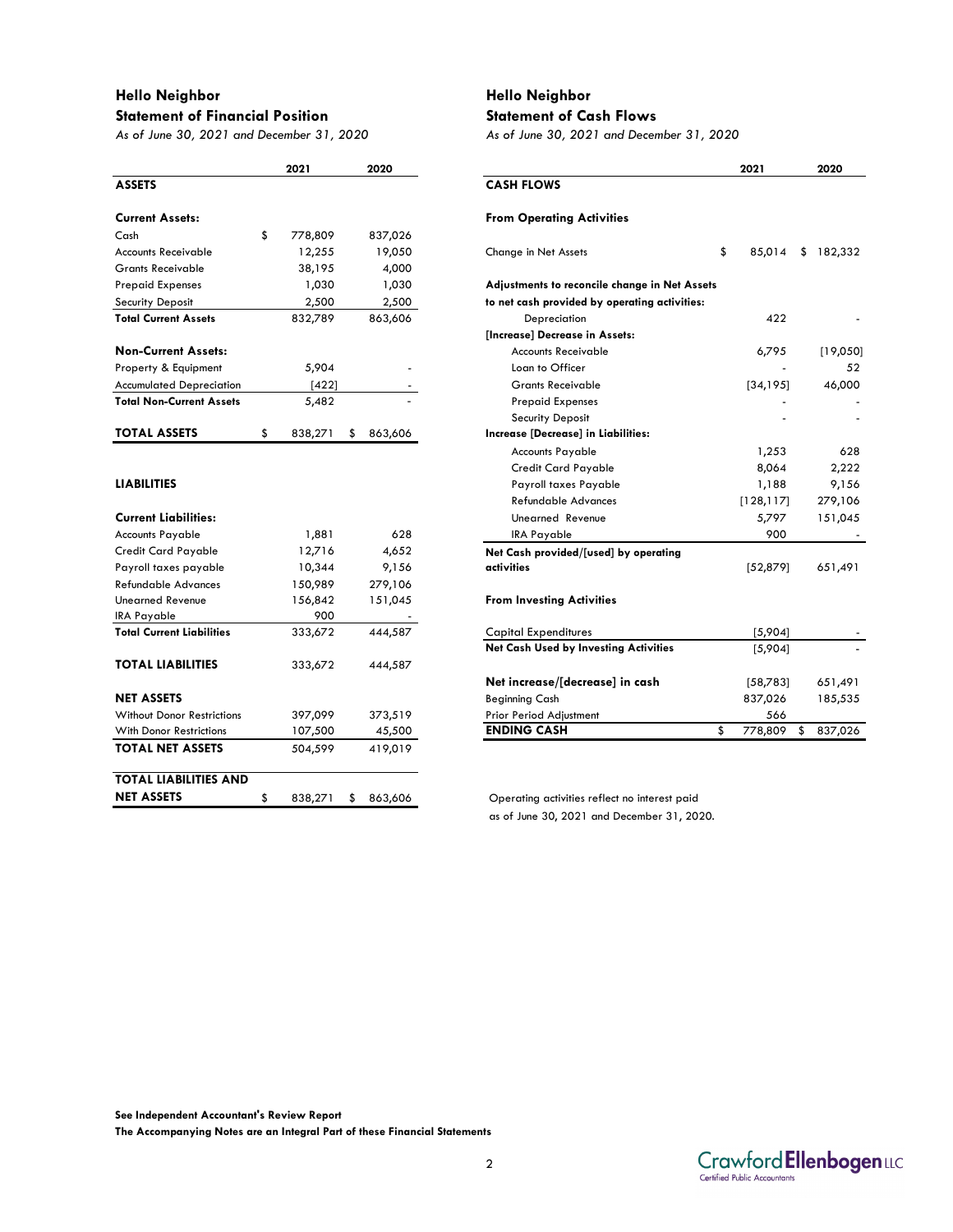# **Hello Neighbor Statement of Activities**

*As of June 30,* 

|                                          |                      | 2021                |               |
|------------------------------------------|----------------------|---------------------|---------------|
| <b>Change in Net Assets</b>              | <b>Without Donor</b> | <b>With Donor</b>   |               |
|                                          | <b>Restrictions</b>  | <b>Restrictions</b> | Total         |
| <b>Revenues</b>                          |                      |                     |               |
| Contributions                            | \$<br>222,210        |                     | \$<br>222,210 |
| Grants                                   | 77,408               | 107,500             | 184,908       |
| Program Services Revenue                 | 6,331                |                     | 6,331         |
| Special Event Revenue                    | 800                  |                     | 800           |
| Sponsorship Revenue                      | 12,500               |                     | 12,500        |
| Interest Income                          | 186                  |                     | 186           |
| Miscellaneous Income                     | 730                  |                     | 730           |
| Net Assets released from restriction     | 45,500               | [45,500]            |               |
| <b>Total Revenues</b>                    | 365,665              | 62,000              | 427,665       |
| <b>Expenses:</b>                         |                      |                     |               |
| <b>Program Services</b>                  | 268,157              |                     | 268,157       |
| Management and General                   | 53,756               |                     | 53,756        |
| Fundraising                              | 20,738               |                     | 20,738        |
| <b>Total Expenses</b>                    | 342,651              |                     | 342,651       |
| <b>Increase [Decrease] in Net Assets</b> | 23,014               | 62,000              | 85,014        |
| Net Assets - Beginning of year           | 373,519              | 45,500              | 419,019       |
| <b>Prior Period Adjustment</b>           | 566                  |                     | 566           |
| <b>NET ASSETS - END OF YEAR</b>          | \$<br>397,099        | \$<br>107,500       | \$<br>504,599 |

**See Independent Accountant's Review Report**

**The Accompanying Notes are an Integral Part of these Financial Statements**

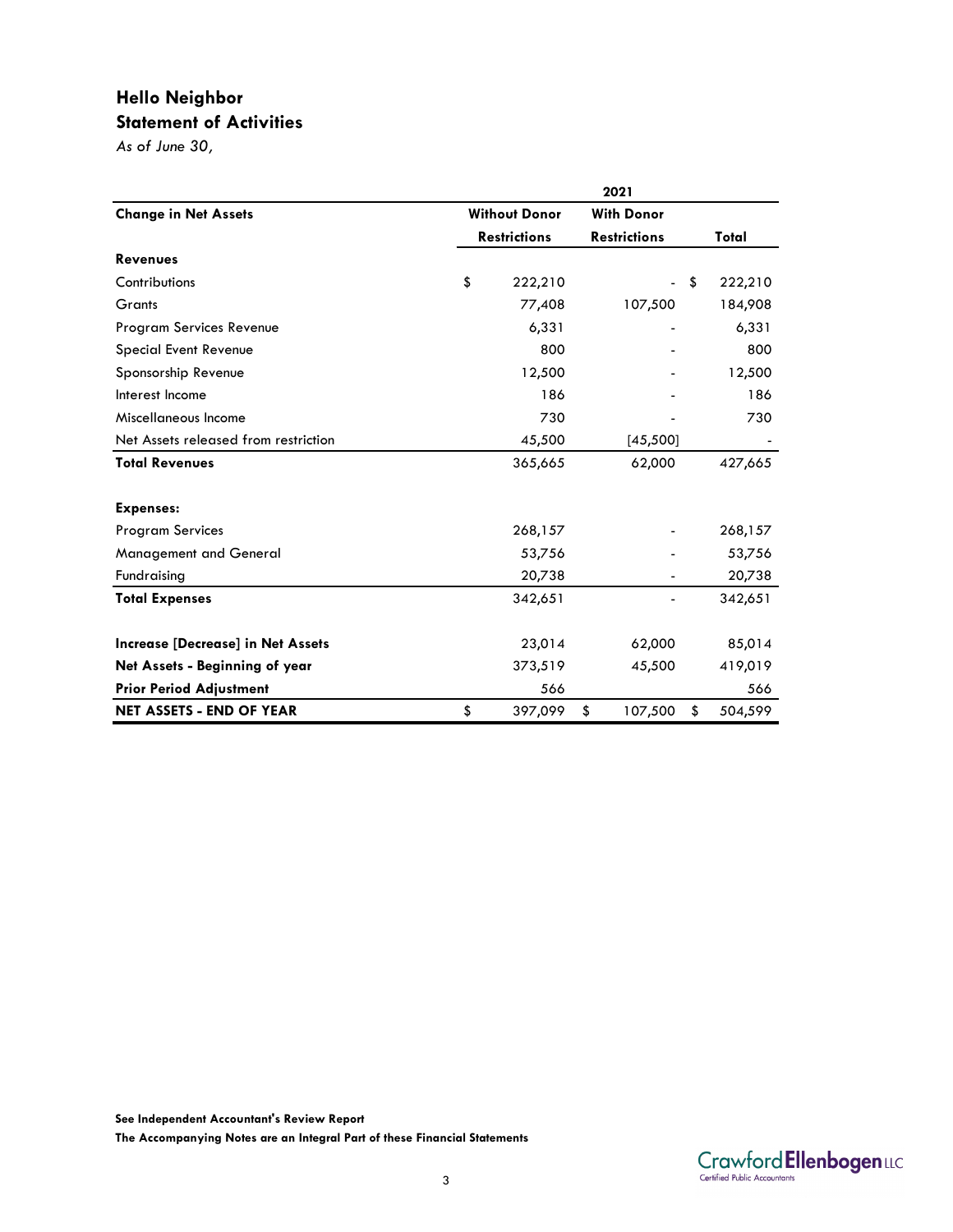# **Hello Neighbor**

*Statements of Activities As of December 31,*

|                                      | 2020 |                      |                     |         |  |  |  |  |  |
|--------------------------------------|------|----------------------|---------------------|---------|--|--|--|--|--|
| <b>Change in Net Assets</b>          |      | <b>Without Donor</b> |                     |         |  |  |  |  |  |
|                                      |      | <b>Restrictions</b>  | <b>Restrictions</b> | Total   |  |  |  |  |  |
| <b>Revenues</b>                      |      |                      |                     |         |  |  |  |  |  |
| Contributions                        | \$   | 210,682              | \$                  | 210,682 |  |  |  |  |  |
| Grants                               |      | 332,850              | 45,500              | 378,350 |  |  |  |  |  |
| Program Services Revenue             |      | 29,987               |                     | 29,987  |  |  |  |  |  |
| Special Event Revenue                |      | 6,894                |                     | 6,894   |  |  |  |  |  |
| Sponsorship Revenue                  |      | 26,380               |                     | 26,380  |  |  |  |  |  |
| Interest Income                      |      | 781                  |                     | 781     |  |  |  |  |  |
| Net Assets released from restriction |      | 68,750               | [68,750]            |         |  |  |  |  |  |
| <b>Total Revenues</b>                |      | 676,324              | [23, 250]           | 653,074 |  |  |  |  |  |
| <b>Expenses:</b>                     |      |                      |                     |         |  |  |  |  |  |
| <b>Program Services</b>              |      | 361,089              |                     | 361,089 |  |  |  |  |  |
| Management and General               |      | 67,394               |                     | 67,394  |  |  |  |  |  |
| Fundraising                          |      | 42,259               |                     | 42,259  |  |  |  |  |  |
| <b>Total Expenses</b>                |      | 470,742              |                     | 470,742 |  |  |  |  |  |
| <b>Change in Net Assets</b>          |      | 205,582              | [23, 250]           | 182,332 |  |  |  |  |  |
| Net Assets - Beginning of year       |      | 167,937              | 68,750              | 236,687 |  |  |  |  |  |
| <b>NET ASSETS - END OF YEAR</b>      | \$   | 373,519              | \$<br>45,500<br>\$  | 419,019 |  |  |  |  |  |

**See Independent Accountant's Review Report**

**The Accompanying Notes are an Integral Part of these Financial Statements** 

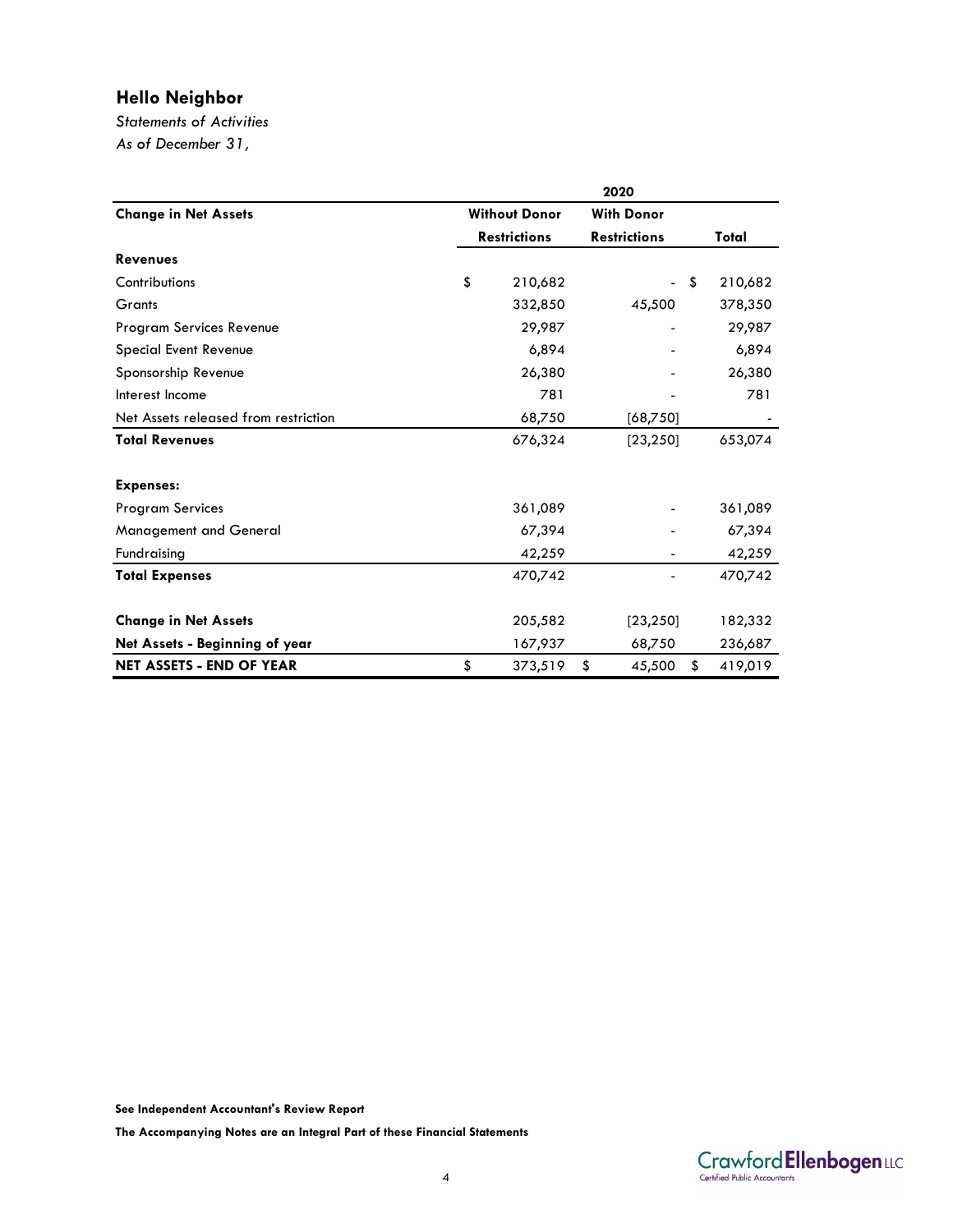# **Hello Neighbor Statement of Functional Expenses**

As of June 30, 2021

|                                     |                          | Programs |            |    |                          |    |                |    |                          |                          |               |
|-------------------------------------|--------------------------|----------|------------|----|--------------------------|----|----------------|----|--------------------------|--------------------------|---------------|
|                                     |                          |          | Management |    |                          |    | National       |    | Other                    | Total                    |               |
|                                     | <b>Fundraising</b>       |          | & General  |    | Mentorship               |    | <b>Network</b> |    | Programs                 | Programs                 | <b>TOTAL</b>  |
| <b>PERSONNEL</b>                    |                          |          |            |    |                          |    |                |    |                          |                          |               |
| <b>Salaries &amp; Benefits</b>      | \$<br>7,060              | \$       | 22,585     | \$ | 27,272                   | \$ | 50,851         | \$ | 102,571                  | \$<br>180,694            | \$<br>210,339 |
| <b>Payroll Taxes</b>                | 485                      |          | 2,879      |    | 2,027                    |    | 3,909          |    | 8,198                    | 14,134                   | 17,498        |
| <b>Total Personnel Expenses</b>     | 7,545                    |          | 25,464     |    | 29,299                   |    | 54,760         |    | 110,769                  | 194,828                  | 227,837       |
| <b>OPERATING</b>                    |                          |          |            |    |                          |    |                |    |                          |                          |               |
| Advertising & Marketing             | 7,119                    |          | 3,273      |    |                          |    | 1,049          |    | 268                      | 1,317                    | 11,709        |
| <b>Awards &amp; Grants</b>          |                          |          |            |    | ÷                        |    | 9,612          |    | 21,797                   | 31,409                   | 31,409        |
| <b>Bank Charges &amp; Fees</b>      | $\blacksquare$           |          | 229        |    |                          |    | 6              |    | 75                       | 81                       | 310           |
| Conferences, Conventions & Meetings | $\blacksquare$           |          |            |    | $\overline{\phantom{a}}$ |    |                |    | 30                       | 30                       | 30            |
| Contractors                         | 233                      |          | 2,161      |    | $\overline{\phantom{a}}$ |    | 19,994         |    | 4,996                    | 24,990                   | 27,384        |
| Depreciation                        |                          |          | 422        |    | $\overline{\phantom{a}}$ |    |                |    |                          |                          | 422           |
| Development                         | 4,156                    |          | 48         |    |                          |    |                |    | 22                       | 22                       | 4,226         |
| Dues and Subscriptions              |                          |          | 1,552      |    | 5                        |    |                |    | 22                       | 27                       | 1,579         |
| Insurance                           | $\overline{\phantom{a}}$ |          | 2,372      |    |                          |    |                |    | $\blacksquare$           | $\overline{\phantom{a}}$ | 2,372         |
| Legal & Professional Services       |                          |          | 7,993      |    |                          |    |                |    | $\blacksquare$           | $\overline{\phantom{a}}$ | 7,993         |
| <b>Meals &amp; Entertainment</b>    | 112                      |          | 410        |    | ÷                        |    | 29             |    | 70                       | 99                       | 621           |
| <b>Miscellaneous</b>                |                          |          | 1,312      |    | $\overline{\phantom{a}}$ |    | 1,396          |    | 1,394                    | 2,790                    | 4,102         |
| Office Supplies & Software          | 256                      |          | 2,963      |    | 570                      |    | 570            |    | 634                      | 1,774                    | 4,993         |
| <b>Payroll Processing Fees</b>      | $\blacksquare$           |          | 670        |    | $\overline{\phantom{a}}$ |    |                |    | $\overline{\phantom{a}}$ | $\overline{\phantom{a}}$ | 670           |
| Postage                             | 20                       |          | 1,145      |    | 24                       |    | 639            |    |                          | 663                      | 1,828         |
| Printing                            | $\overline{a}$           |          |            |    |                          |    | 158            |    |                          | 158                      | 158           |
| Rent & Lease                        | 1.232                    |          | 1,232      |    | 3,252                    |    | 3,252          |    | 3,352                    | 9,856                    | 12,320        |
| Repairs & Maintenance               |                          |          | 280        |    | $\blacksquare$           |    |                |    |                          | $\overline{\phantom{a}}$ | 280           |
| Travel                              |                          |          | 1,171      |    | 25                       |    |                |    | 88                       | 113                      | 1,284         |
| <b>Utilities</b>                    | 65                       |          | 1,059      |    | $\overline{\phantom{a}}$ |    |                |    |                          | $\overline{\phantom{a}}$ | 1,124         |
| <b>Total Operating Expenses</b>     | 13,193                   |          | 28,292     |    | 3,876                    |    | 36,705         |    | 32,748                   | 73,329                   | 114,814       |
| <b>TOTAL FUNCTIONAL EXPENSES</b>    | \$20,738                 | \$       | 53,756     | \$ | 33,175                   | \$ | 91,465         | \$ | 143,517                  | \$<br>268,157            | \$<br>342,651 |

**See Independent Accountant's Review Report The Accompanying Notes are an Integral Part of these Financial Statements**

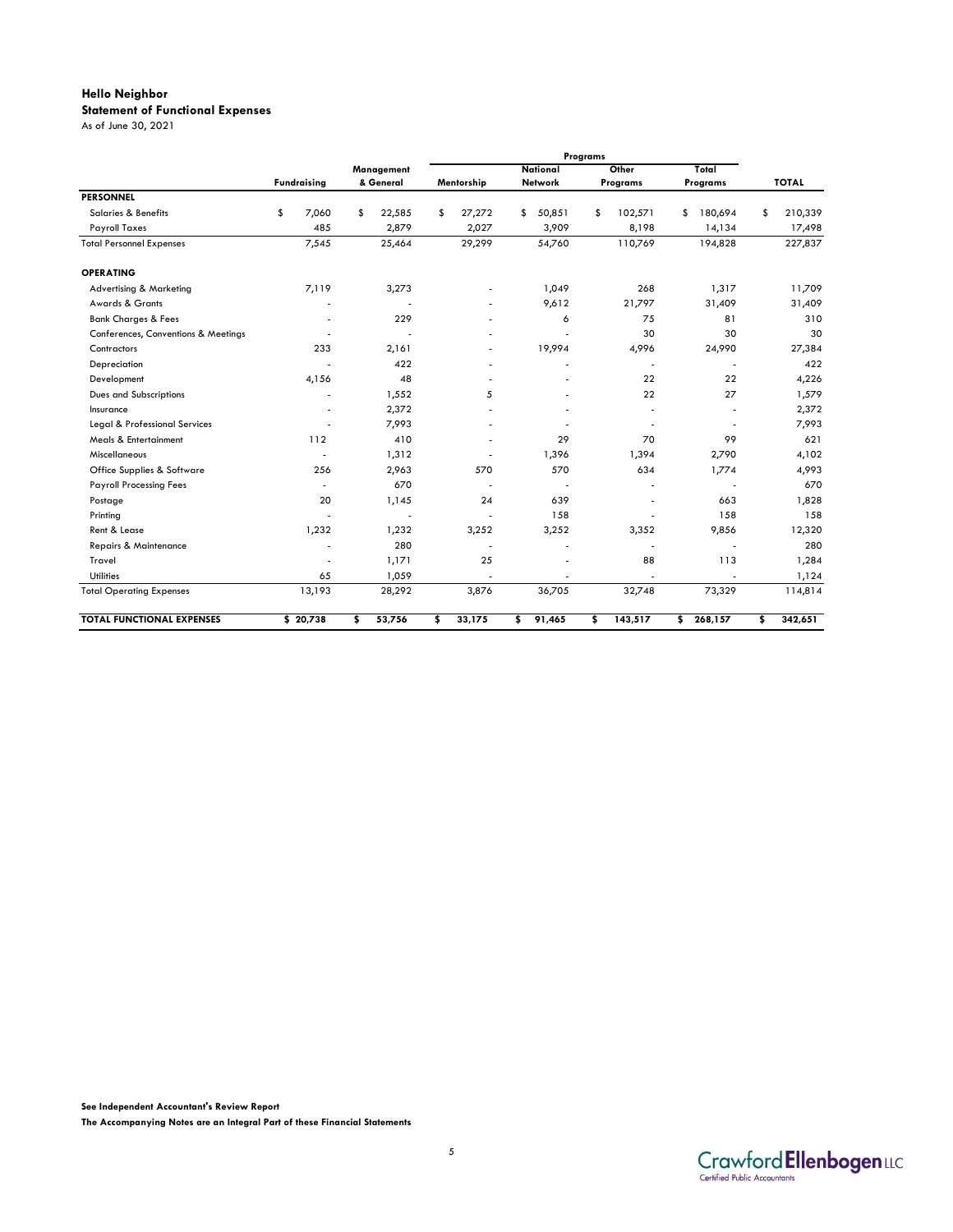# **Hello Neighbor Statement of Functional Expenses**

As of December 31, 2020

|                                     | Programs                 |            |                          |    |                          |    |                          |                          |    |                          |               |
|-------------------------------------|--------------------------|------------|--------------------------|----|--------------------------|----|--------------------------|--------------------------|----|--------------------------|---------------|
|                                     |                          | Management |                          |    |                          |    | National                 | Other                    |    | Total                    |               |
|                                     | <b>Fundraising</b>       | & General  |                          |    | Mentorship               |    | Network                  | Programs                 |    | Programs                 | <b>TOTAL</b>  |
| <b>PERSONNEL</b>                    |                          |            |                          |    |                          |    |                          |                          |    |                          |               |
| <b>Salaries</b>                     | 13,809<br>\$             | \$         | 26,102                   | \$ | 41,639                   | \$ | 46,845                   | \$<br>99,422             | \$ | 187,906                  | \$<br>227,817 |
| <b>Payroll Taxes</b>                | 888                      |            | 1,649                    |    | 3,043                    |    | 3,578                    | 7,269                    |    | 13,890                   | 16,427        |
| <b>Total Personnel Expenses</b>     | 14,697                   |            | 27,751                   |    | 44,682                   |    | 50,423                   | 106,691                  |    | 201,796                  | 244,244       |
| <b>OPERATING</b>                    |                          |            |                          |    |                          |    |                          |                          |    |                          |               |
| <b>Advertising &amp; Marketing</b>  | 15,596                   |            | 2,378                    |    | 820                      |    |                          | 64                       |    | 884                      | 18,858        |
| Awards                              |                          |            |                          |    | $\overline{\phantom{a}}$ |    | 400                      | 88,312                   |    | 88,712                   | 88,712        |
| <b>Bank Charges &amp; Fees</b>      | 758                      |            | 192                      |    | 31                       |    |                          |                          |    | 31                       | 981           |
| Conferences, Conventions & Meetings | $\overline{a}$           |            | 30                       |    | 47                       |    | $\blacksquare$           | $\sim$                   |    | 47                       | 77            |
| Contractors                         | 1,671                    |            | 1,532                    |    | 8,832                    |    | 4,350                    | 17,553                   |    | 30,735                   | 33,938        |
| <b>Dues and Subscriptions</b>       | 358                      |            | 2,803                    |    | 5                        |    |                          |                          |    | 5                        | 3,166         |
| Events                              | 3,824                    |            | $\overline{\phantom{a}}$ |    | 3,185                    |    |                          |                          |    | 3,185                    | 7,009         |
| Insurance                           | $\overline{\phantom{a}}$ |            | 4,331                    |    | $\overline{\phantom{a}}$ |    |                          |                          |    | $\overline{\phantom{a}}$ | 4,331         |
| Legal & Professional Services       | 540                      |            | 14,017                   |    | 1,093                    |    |                          | $\overline{\phantom{a}}$ |    | 1,093                    | 15,650        |
| <b>Meals &amp; Entertainment</b>    |                          |            | 1,699                    |    | 19                       |    | 200                      | 2,048                    |    | 2,267                    | 3,966         |
| <b>Miscellaneous</b>                |                          |            | 265                      |    | $\overline{\phantom{a}}$ |    |                          |                          |    |                          | 265           |
| Office Supplies & Software          | 1,951                    |            | 1,950                    |    | 5,149                    |    | 5,149                    | 5,306                    |    | 15,604                   | 19,505        |
| <b>Payroll Processing Fees</b>      | $\overline{\phantom{a}}$ |            | 1,012                    |    | $\overline{\phantom{a}}$ |    |                          |                          |    | $\overline{\phantom{a}}$ | 1,012         |
| Postage                             | 55                       |            | 1,983                    |    | 14                       |    |                          |                          |    | 14                       | 2,052         |
| Printing                            | 868                      |            | 968                      |    | 225                      |    | $\blacksquare$           |                          |    | 225                      | 2,061         |
| Rent & Lease                        | 1,844                    |            | 1,844                    |    | 4,868                    |    | 4,868                    | 5,015                    |    | 14,751                   | 18,439        |
| Repairs & Maintenance               |                          |            | ÷                        |    | 97                       |    |                          |                          |    | 97                       | 97            |
| <b>Taxes &amp; Licenses</b>         | $\overline{\phantom{a}}$ |            | 150                      |    | $\overline{\phantom{a}}$ |    | $\overline{\phantom{a}}$ | $\sim$                   |    | $\overline{a}$           | 150           |
| Travel                              |                          |            | 2,469                    |    | 529                      |    | 91                       | 242                      |    | 862                      | 3,331         |
| <b>Utilities</b>                    | 97                       |            | 2,020                    |    |                          |    |                          | 781                      |    | 781                      | 2,898         |
| <b>Total Operating Expenses</b>     | 27,562                   |            | 39,643                   |    | 24,914 -                 |    | 15,058                   | 119,321                  |    | 159,293                  | 226,498       |
| <b>TOTAL FUNCTIONAL EXPENSES</b>    | \$42,259                 | \$67,394   |                          |    | \$69,596                 |    | \$65,481                 | \$226,012                |    | \$361,089                | \$470,742     |

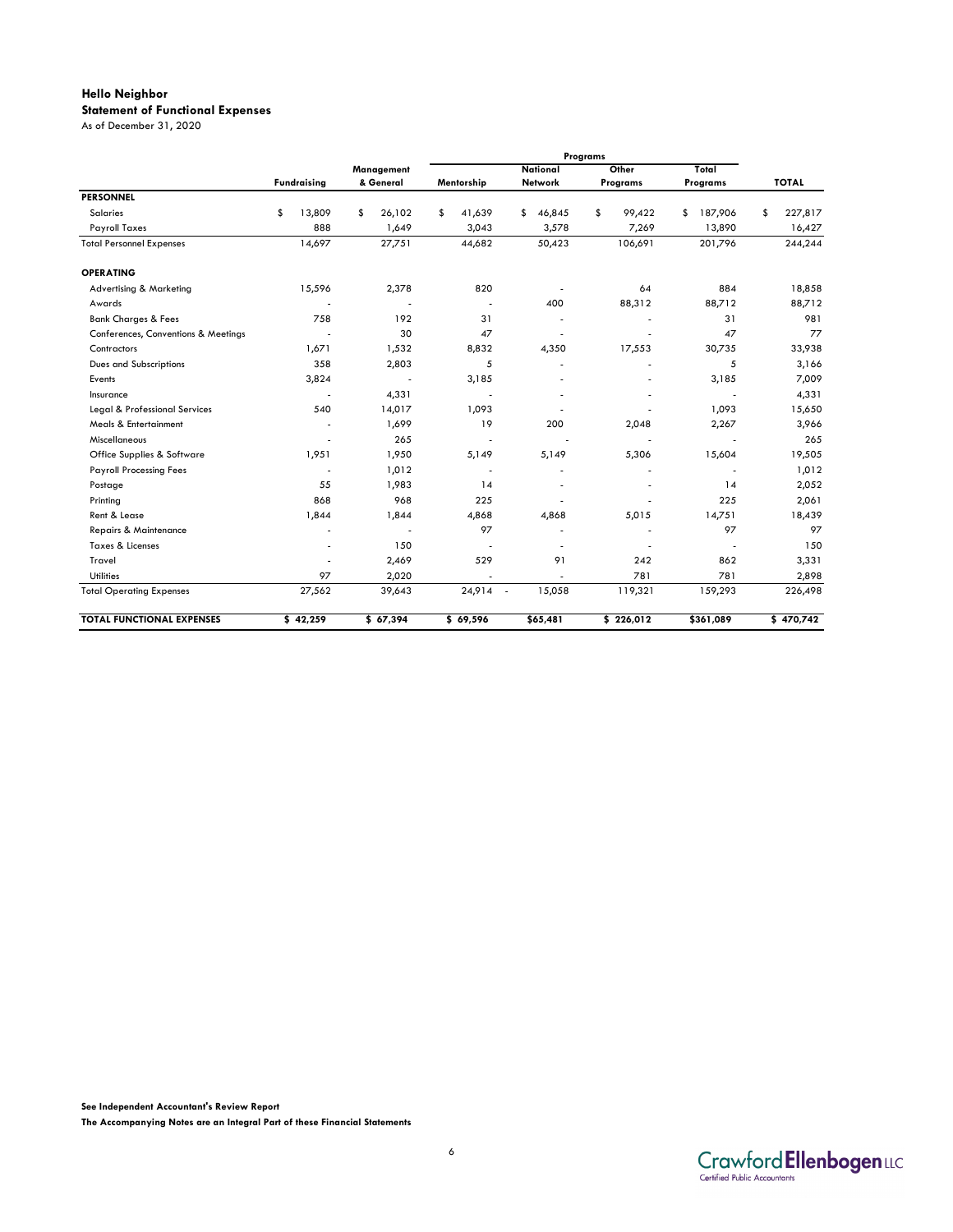# **Hello Neighbor**

# **Notes to the Financial Statements**

*For the Years Ended June 30, 2021 and December 31, 2020*

The following notes and accompanying financial statements are the responsibility of the Management of Hello Neighbor.

#### **Note 1 – Organization and Nature of Activities:**

#### *Organization*

The Organization was formed in 2017 under the Corporation Not-for-Profit code of the Commonwealth of Pennsylvania. Hello Neighbor is a qualified corporation exempt from income tax under Section 501(c)(3) of the Internal Revenue Code.

#### *Nature of Activities and Programs*

Hello Neighbor works to improve the lives of recently resettled refugee and immigrant families by matching them with dedicated neighbors to guide and support them in their new lives through mentorship. The Organization provides financial support to refugees in need, advocates for new refugee mothers and their children through the smart start program and study buddy programs, helps refugee woman gain financial freedom through food-based programs. Hello Neighbor also organizes a national network that brings together a coalition of grassroots organizations working in postrefugee resettlement.

#### **Note 2 - Significant Accounting Policies:**

#### *Basis of Accounting*

The accompanying financial statements have been prepared on the accrual basis in accordance with accounting principles generally accepted in the United States of America. Revenues are recognized when they are earned and expenses when incurred.

#### *Use of Estimates*

The preparation of financial statements in conformity with accounting principles generally accepted in the United States of America requires management to make estimates and assumptions that affect certain reported amounts and disclosures. Accordingly, actual results could differ from those estimates.

#### *Financial Statement Presentation*

The financial statements report information regarding the Organization's financial position and activities according to two classes of net assets: without donor restrictions and with donor restrictions. Without donor restrictions are net assets that are not subject to donor-imposed stipulations. With donor restrictions are net assets subject to donor-imposed restrictions. Some donor-imposed restrictions are temporary in nature that will be met by the passage of time or other events specified by the Donor.

#### **Note 2 – Significant Accounting Policies [continued]:**

Other donor-imposed restrictions are perpetual in nature where the donor stipulates that resources be maintained in perpetuity. The Organization currently has no net assets with donor restrictions that are to be maintained in perpetuity as of June 30, 2021.

#### *Property and Equipment*

Property and equipment are recorded at cost if purchased or fair market value if donated. Depreciation is computed using straight line over the useful life of the property. The cost of additions and improvements exceeding \$2,500 is charged to the property accounts, while maintenance and repairs are expensed as incurred. The cost of property sold or retired and the related accumulated depreciation are eliminated from the accounts and the resulting gain or loss is reflected in the statement of activities.

#### *Revenue Recognition*

Contribution and grant revenue are recognized when grantors and donors make promises to give and are recorded as without donor restrictions or with donor restrictions depending on the existence/and or nature of any donor restrictions. Special events revenue is recognized when tickets to the events are sold. Program revenue is recognized when attendees register for the program.

Donor-restricted contributions or grants whose restrictions are satisfied in the same reporting period are considered without donor restrictions.

Conditional promises to give, that is, those with a measurable performance or other barrier, and a right of return, are not recognized until the conditions in which they depend have been substantially met. Conditional gifts received prior to the satisfaction of conditions are recorded as refundable advances. As of June 30, 2021 and December 31, 2020 refundable advances were \$150,989 and \$279,106 respectively.

#### *Advertising*

Hello Neighbor expenses advertising costs when incurred. Advertising costs were primarily related to Hello Neighbor's programs.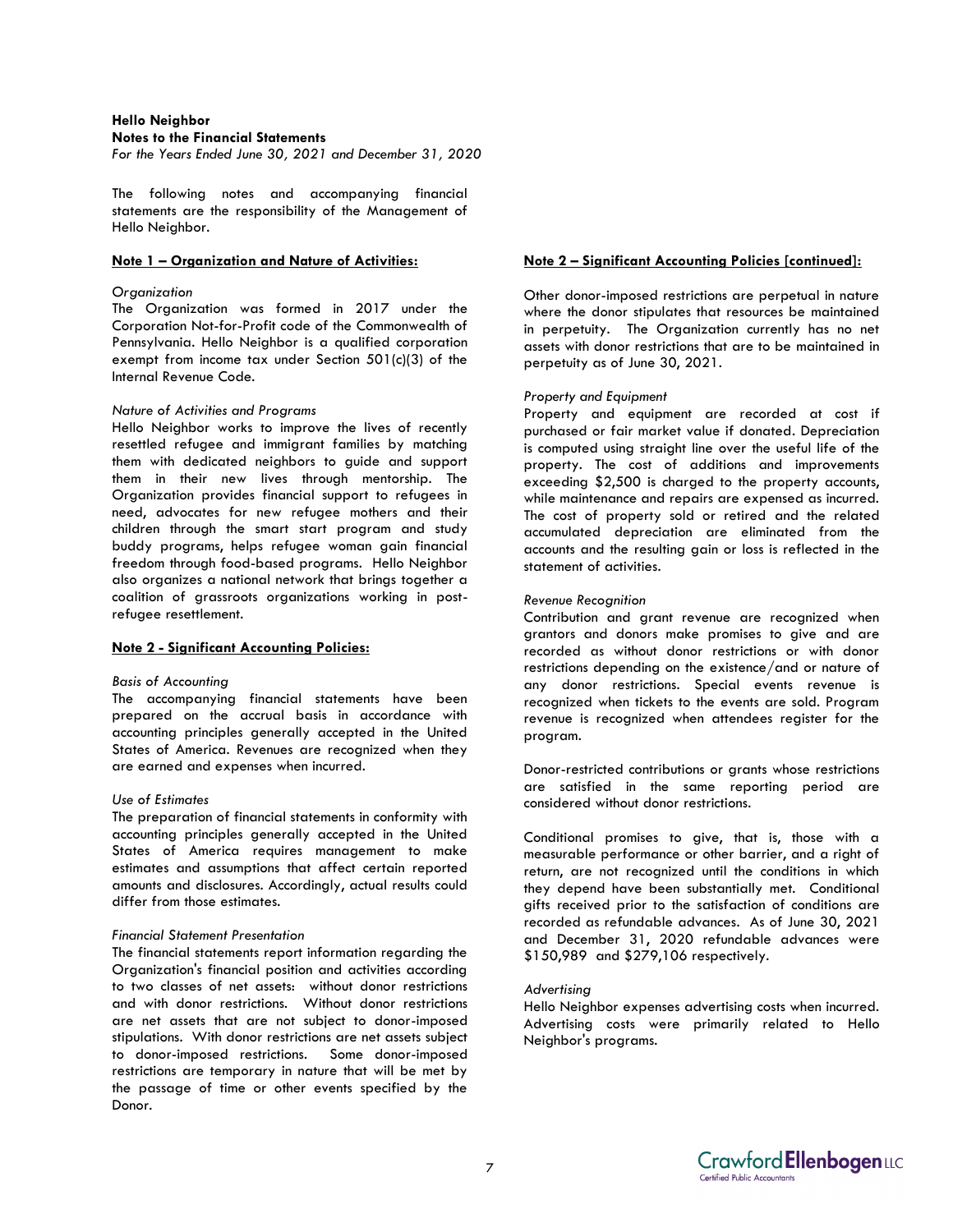#### **Hello Neighbor Notes to the Financial Statements**

*For the Years Ended June 30, 2021 and December 31, 2020*

#### **Note 3 - Cash & Cash Equivalents:**

Hello Neighbor maintains cash at financial institutions. At times, the balances in these accounts may exceed the amount insured by the Federal Deposit Insurance Corporation [\$250,000].

Hello Neighbor considers cash in demand deposit accounts to be cash equivalents for statement of cash flow purposes.

# **Note 4 - Accounts Receivable:**

Hello Neighbor records receivables for program service fees and grants receivable in the normal course of business. A valuation allowance is provided for accounts receivable whose collection is doubtful. Outstanding receivables were \$50,450 and \$23,050 as of June 30, 2021 and December 31, 2020. No allowances have been provided for these receivables, as the Organization expects to collect them in full.

#### **Note 5 – Paycheck Protection Program Loan:**

In 2020, the Organization received a loan in the amount of \$21,900 under the Paycheck Protection Program established by the Coronavirus Aid, Relief and Economic Security [CARES] Act. The Organization applied for and received forgiveness of the loan. The revenue from the loan has been recognized as Grants revenue for the year ended December 31, 2020.

#### **Note 6 – Income Taxes:**

Under the Internal Revenue Code Section 501(c)(3), Hello Neighbor is exempt from income tax liability. Therefore, no provision or liability for federal income taxes has been included in these financial statements.

#### *Examination by Taxing Authorities*

The federal income tax return of the Organization for 2019, 2020, or 2021 could be subject to examination by the IRS, generally for up to three years from the date the return was filed or the date the return was due, if later. As of the date of this report, there are no pending or actual examinations by the IRS.

#### **Note 7 - Net Assets with Donor Restrictions:**

Net assets are classified according to the level of restriction placed upon the assets by the donors.

Net assets with donor restrictions as of June 30, 2021 and December 31, 2020 consisted of the following:

#### **Note 7 - Net Assets with Donor Restrictions [Cont.]:**

|                                        | 2021      | 2020     |
|----------------------------------------|-----------|----------|
| Restricted: programmatic use \$107,500 |           | \$45.500 |
| Restricted: time                       | -         |          |
| <b>Total Net Assets with</b>           |           |          |
| <b>Donor Restrictions</b>              | \$107,500 | \$45,500 |

# **Note 8 - Concentration of Risk:**

Hello Neighbor's activities are concentrated in the Greater Pittsburgh Area; therefore, economic and demographic influences in this region could impact Hello Neighbor's revenue.

# **Note 9 - Commitments & Contingencies:**

The Organization has no commitments or contingencies as of the date of the financial statements.

# **Note 10 - Leases:**

#### *Rent*

On December 18, 2019, The Organization subleased its office space on Hamilton Avenue in Pittsburgh from Ethos Collaborative, LLC. The lease is a 2-year lease with monthly lease payments of \$2,000 per month starting January 1, 2020 through December 31, 2020 and \$2,060 per month January 1, 2021 through December 31, 2021. This sublease was not renewed.

Total rent expense was \$12,320 and \$18,439 for the years ending June 30, 2021 and December 31, 2020.

Effective January 1, 2022, the Organization entered into a new lease with Aim Ventures, LLC. to directly lease the office space on Hamilton Avenue including an expansion of offices and added storage space. The lease is a 3 year lease with monthly lease payments for the offices at \$4,228 per month starting January 1, 2022 through December 31, 2022, \$4,355 per month from January 1, 2023 to December 31, 2023 and \$4,430 per month from January 1, 2024 to December 31, 2024. The storage lease began February 1, 2022 and the monthly lease payments are \$525 through December 31, 2024. At the end of the lease term, the Organization has the option for a 3-year extension term.